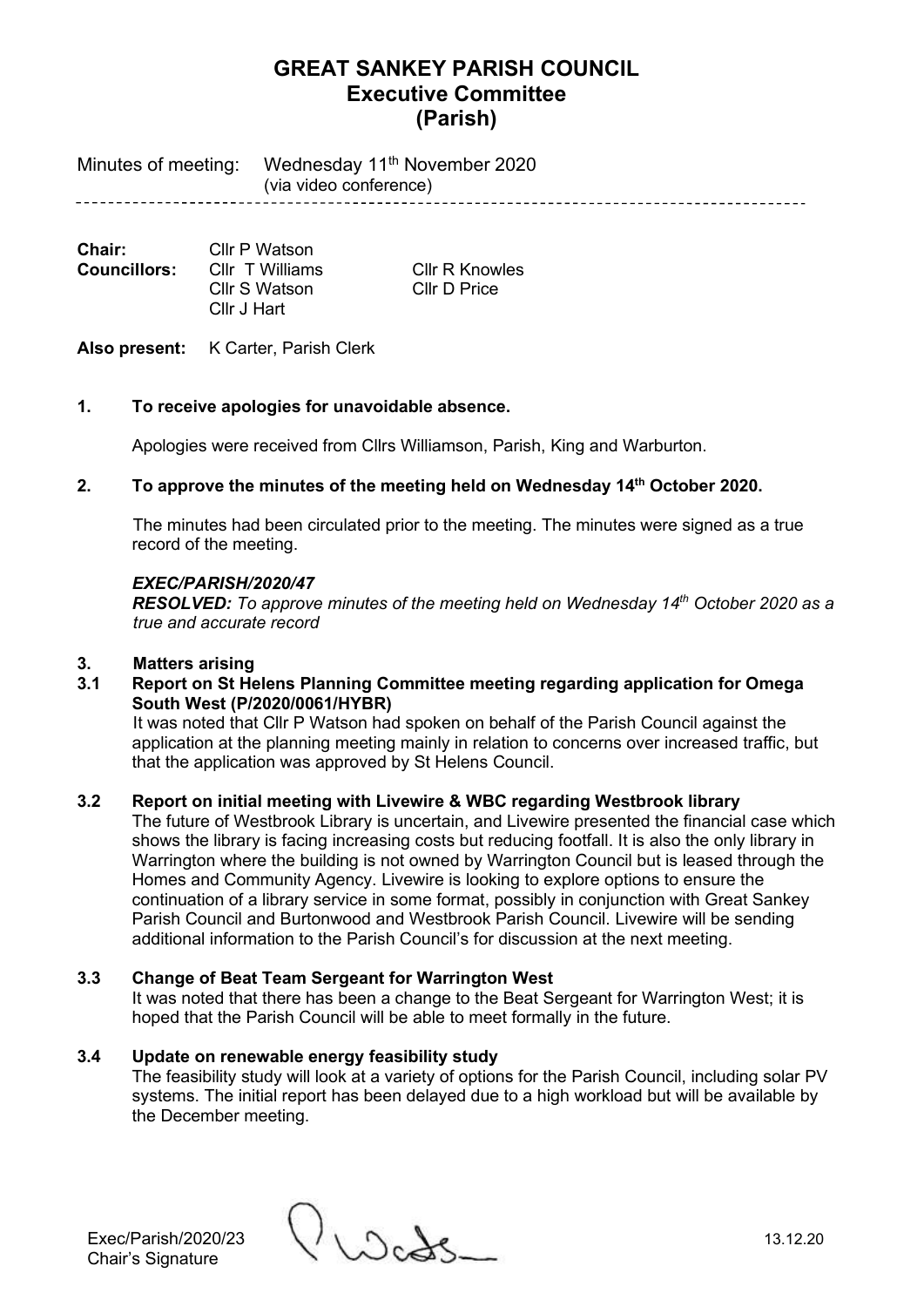Minutes of meeting: Wednesday 11<sup>th</sup> November 2020 (via video conference)

# **3.5 Change of date for Great Sankey Christmas Market**

As a result of the second lockdown which runs until 2 December, the Christmas Market is now scheduled for Saturday 19 December. Government guidance and local restrictions will be monitored to ensure the event can go ahead safely on that date.

## **4. To receive a report from the Parish PCSO**

The report had been circulated prior to the meeting. It was noted that engagement within schools had been much reduced due to Covid although contact is being maintained with the safeguarding teams and staff.

- **5. Finance Committee: to be informed of the meeting held on 3.11.20**
- **5.1 to receive the draft minutes of the meeting** Noted.
- **5.2 to be informed of, and have the opportunity to question, items approved for payment** Noted with no questions.
- **5.3 to be informed of authorised payments of £8294.88 for net wages and £1875.24 for HMRC**

Noted.

### **5.4 to consider recommendations made and decide whether to accept them**

Exec/Finance/2020/52 and Exec/Finance/2020/56 related to landscaping costs for Vicarage Community Park. An original budget of £30,000 had been allocated, but it is anticipated that there may be a small overspend, mainly because the number of flower beds along the path has been increased within the scheme. The finance committee recommended that a further £5,000 be allocated to the budget; green spaces have become increasingly important during the pandemic and it was felt the investment will be of considerable benefit to residents. It was proposed the amount should be vired from the budget for upgrading community centres as this will be underspent this year. The explanation was accepted and agreed. It was also noted that the drainage works undertaken by WBC on behalf of the Parish Council appear to be working. There has been significant rainfall in previous weeks and the field is still accessible and ground conditions firm. Prior to the works, this level of rainfall would have resulted in a pond in the SE corner of the field and extremely boggy ground elsewhere.

### *EXEC/PARISH/2020/48*

*RESOLVED: To increase the planting budget for Vicarage Park to £35,000 (Open Spaces Act 1906 ss10)*

### *EXEC/PARISH/2020/49*

*RESOLVED: To vire £5000 from the Community Centre:long-term maintenance fund to the Vicarage Park project*

The grounds contracts were due for renewal in April 2021. Resolution Exec/Parish/2020/36 proposed that a 1-year extension to the existing maintenance contracts is approved subject to confirmation of costs. EDR Landscapes had provided confirmation that costs for the year commencing 1 April 2021 will remain the same as current costs. The 1-year extension to this contract was therefore approved. The second grounds contractor will also be contacted for costs prior to approval being given.

Exec/Parish/2020/24 13.12.20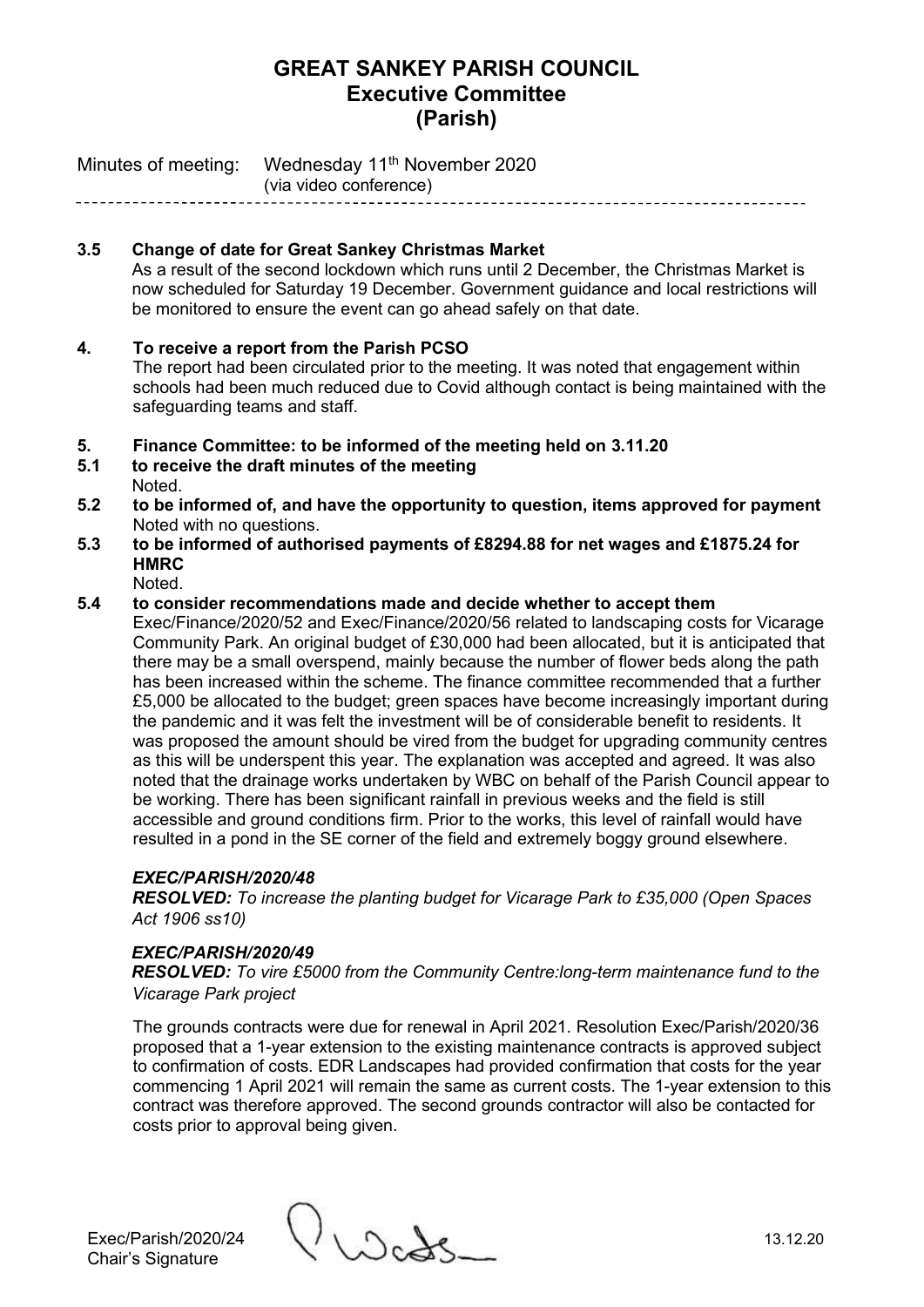Minutes of meeting: Wednesday 11<sup>th</sup> November 2020 (via video conference)

## *EXEC/PARISH/2020/50*

*RESOLVED: To approve a 1-year extension to the contract for EDR Landscapes from 1 April 2021 to 31 March 2022 (Open Spaces Act 1906 ss10)*

#### **6. To receive initial site assessment of Parish Playing Field following remedial action to address drainage issues**

The renovation works (verti-draining, infilling and reseeding) carried out in September have improved the ground conditions, but unfortunately only to a small degree. The holes and dips in the pitches have been filled and the grass is growing well, but there is still a drainage issue. It is noticeable where people have climbed over the blocked gateway and walked across the field; there are areas where the new grass is being ripped up. The council had hoped to re-open the site at the end of October, but it was decided to keep the area closed for the present until ground and/or weather conditions improve. Further drainage options were also discussed, and it was agreed to ask Mallinson's for a second site visit and advice on next steps. Funding opportunities will also be investigated.

### *EXEC/PARISH/2020/51*

*RESOLVED: To keep the Parish Playing Field closed until ground and weather conditions improve to protect the investment in the field (Open Spaces Act 1906 ss10)*

#### *EXEC/PARISH/2020/52*

*RESOLVED: To investigate drainage schemes and funding options for the Parish Playing Field (Open Spaces Act 1906 ss10)*

### **7. To be updated on the volunteer group, WA5 Good Neighbours**

The group is now operating at a lower level than earlier in the year and have moved to Hood Lane Community Centre. People in need are still coming forwards and now include families who are struggling financially as well as those who are still vulnerable. Members were informed that there is £1500 remaining of the £6000 committed to the group at the start of the pandemic. This will be used to purchase cleaning supplies, PPE for volunteers and bags for delivery.

#### **8. To consider planning applications received by the Council and decide if any objections are to be raised.**

There were no planning applications for discussion.

#### **9. To consider correspondence received by the Council and decide if any action is required.**

There were three items of correspondence. The first two were noted and the third discussed. This was regarding the Western Link; the Council was invited to participate in a telephone consultation to be held between 11th and 23rd November. Councillors have significant reservations about the scheme, but it was mentioned that the project has changed considerably since the Parish Council was last informed and members would need to be appraised of the changes before discussion at the December meeting and further engagement. It was agreed to reply to that effect.

Exec/Parish/2020/25 ()<br>Chair's Signature 13.12.20